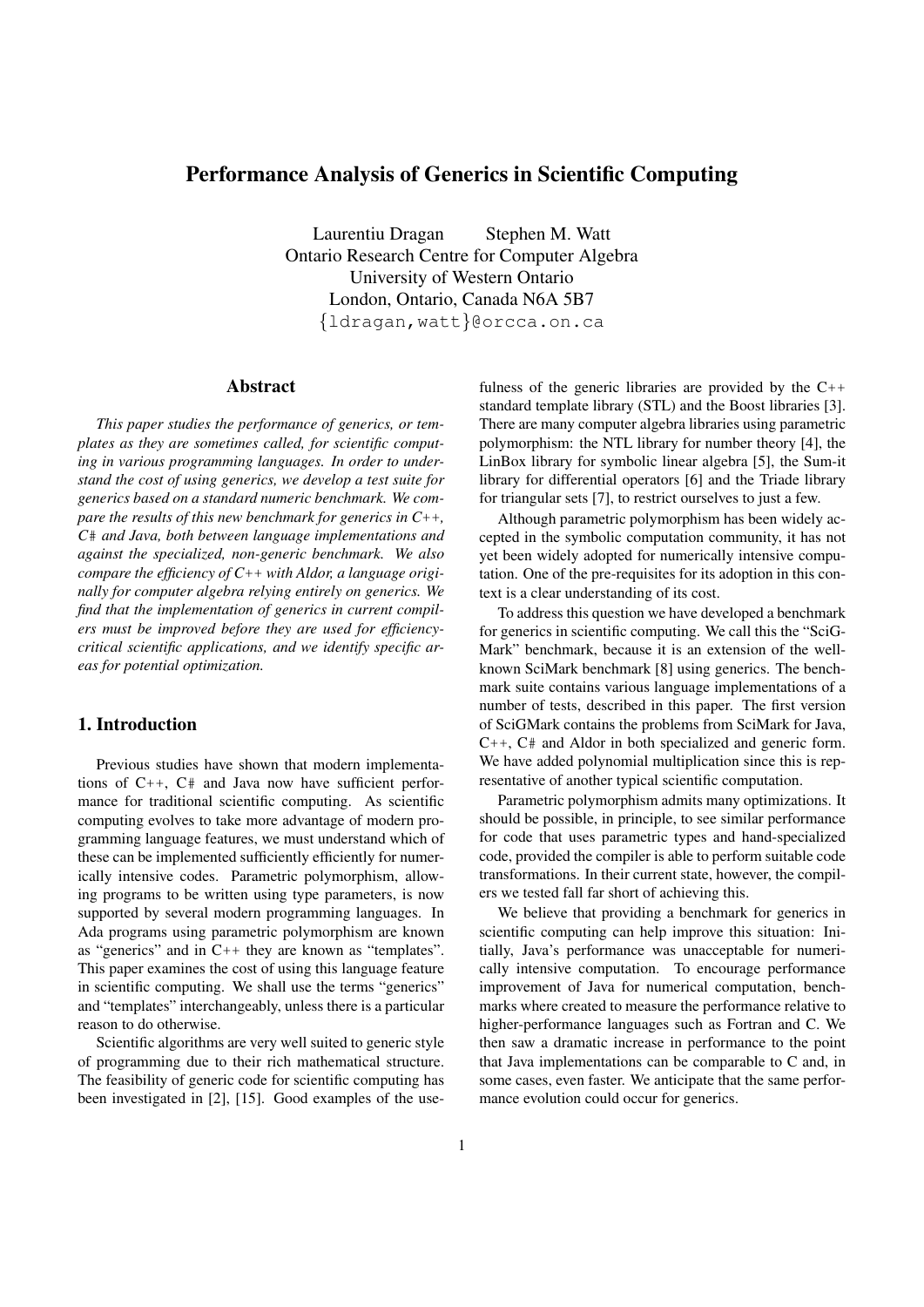With parametric polymorphism available in certain mainstream languages, such as  $C_{++}$ , Java and soon  $C_{+}$ , we foresee an increased reliance on generic code. To support this, compilers must be able to optimize generic code to an acceptable level. We therefore need benchmarks to measure the performance of compilers in this area. We hope that the SciGMark benchmark will help in this regard.

The nature of scientific computing places different emphasis on the performance of generics than other programming styles. In most object-oriented programming, objects are created and then their state is modified through the invocation of a series of methods. In mathematical computing, expressions tend to be more functional, with objects being short-lived and never modified. The optimization of generic code must take this into account.

The contributions of this paper are:

- The presentation of a benchmark suite for generics in scientific computing.
- A preliminary assessment of generics for scientific computing in  $C_{++}$ ,  $C_{+}$  and Java.
- Observations on how the compilation of generics for scientific computing can be improved, based on our experience with the Aldor compiler.

The remainder of this paper is organized as follows: Section 2 describes aspects of parametric polymorphism in various programming languages of interest. Section 3 describes how we have composed the SciGMark benchmark suite, including the strategy used to generalize the SciMark problems. Section 4 examines certain languages in detail and describes how our generic benchmarks are applied. Section 5 presents benchmark results, for both the specialized and generalized versions of the tests. Section 6 describes potential optimizations to improve the implementation of generics, and Section 7 presents our conclusions.

# 2. Parametric Polymorphism in Different Languages

Parametric polymorphism has been available in experimental programming languages for some time, and is now becoming important in mainstream languages. For example, it is supported in ADA, C++, Java and Modula-3. The next release of .NET platform will also have support for generic programming, e.g. in C#.

Parametric polymorphism can be implemented in different ways, and these carry with them different overhead trade-offs. Currently, there are two main approaches: the "homogeneous" approach and the "heterogeneous" approach.

The *heterogeneous* approach constructs a special class for each different use of type parameters. For example, with vector from the C++ STL, one can construct vector<int> and vector<double>. Because C++ uses the heterogeneous approach, two distinct classes are generated for the above cases: one with the type parameter replaced by int and one with it replaced by double. These duplicate the source code of the vector generic class and produce different specialized compiled forms.

This approach has the benefit that the compiled code is specialized, and therefore fast. The drawback is that object code can be bulky, with many different versions of each class. This can cause problems due to space constraints at any level of the memory hierarchy. This approach requires much more sophisticated system software if generics are to be instantiated at run time.

The *homogeneous* approach uses the same generic class for every instance of the type parameters. Specialized behavior is achieved through function or method calls. Java uses this approach by "erasing" type information and using the Object class instead of the specialized form, and by casting back to target class whenever necessary. This method has overhead comparable to that of subclassing, and the code size is comparable to the non-generic version. For example, Vector<Integer> will be transformed to a Vector that contains Object values, and the compiler will check if an Integer class object is used when referring to elements of the vector. This allows the same code to be used for Vector<Double>.

In languages that offer bounded polymorphism, such as C# and Java, it is possible to specify an interface for that specifies the operations that are allowed on the type parameter.

### 3. Generalizing A Numeric Benchmark

Our first goal was to assemble a set of tests for generics that would be significant for scientific computing. It is clear that these tests should have the properties (1) that when the generics are specialized, the resulting codes give representative numeric computations, and (2) that parameterization is used in a manner we can expect in scientific computing. We have achieved these ends by basing our work on a standard test suite, introducing generic type parameters for certain numeric types. When the generics are specialized with certain parameters, the function of the original tests is recovered.

A well-recognized test for the numeric performance of Java is SciMark [8]. It was originally developed to test the performance of Java for scientific computing and has subsequently been used to analyze the performance of C# [9] [10].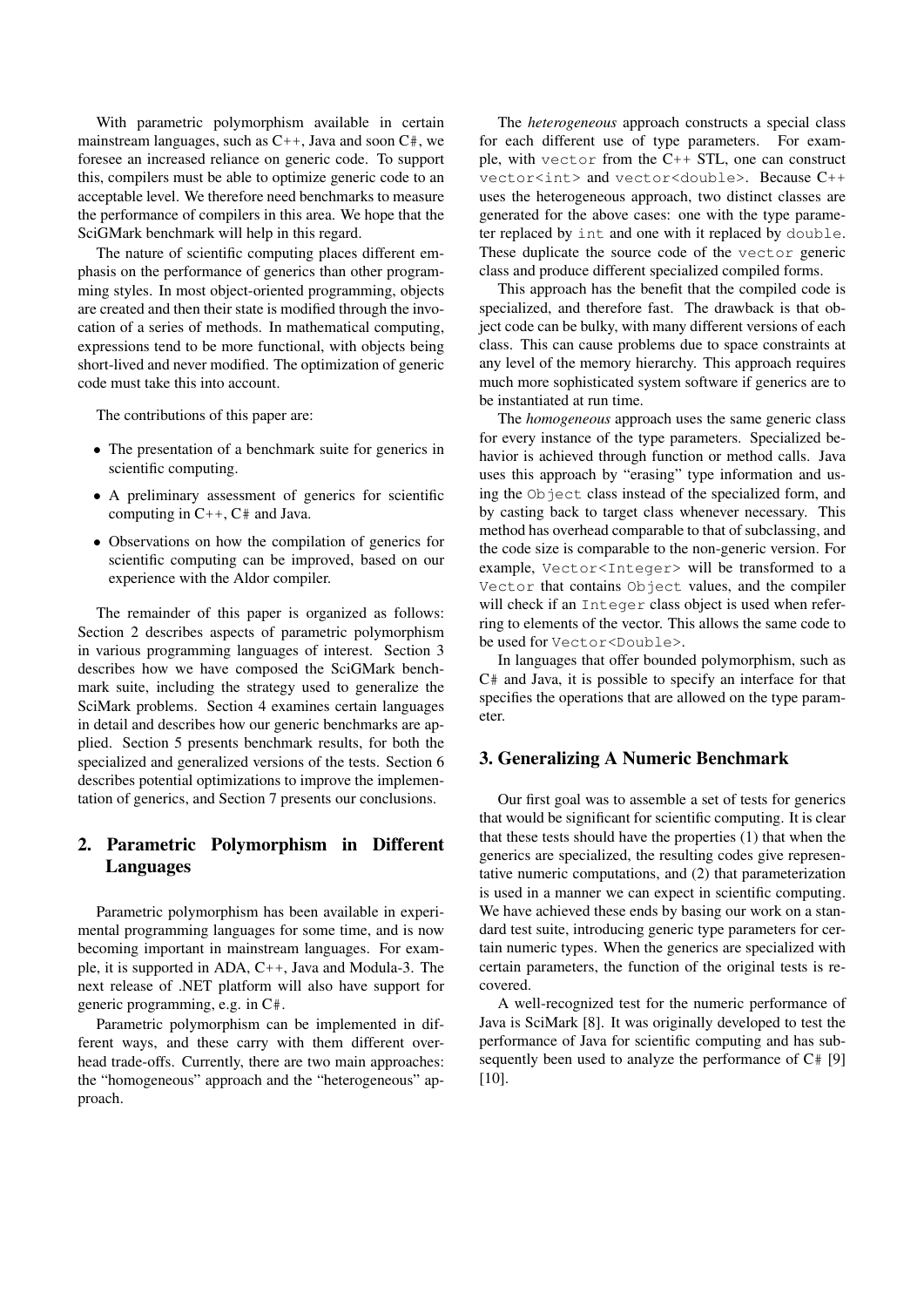We have chosen SciMark as the non-generic suite to serve as the starting point for our generic benchmark set. SciMark measures the following computational kernels for floating point performance:

Fast Fourier transform (FFT) performs a onedimensional forward transform of 4K complex numbers. This kernel exercises complex arithmetic, shuffling, nonconstant memory references and trigonometric functions.

Jacobi successive over-relaxation (SOR) on a 100x100 grid exercises typical access patterns in finite difference applications, for example, solving Laplace's equation in 2D with Dirichlet boundary conditions. The algorithm exercises basic "grid averaging" memory patterns.

**Monte Carlo integration** approximates the value of  $\pi$ by computing the integral of the quarter circle  $y = \sqrt{1 - x^2}$ on  $[0, 1]$ . It chooses random points within the unit square and computes the ratio of those within the circle. The algorithm exercises random-number generators, synchronized function calls, and function inlining.

Sparse matrix multiply uses an unstructured sparse matrix stored in compressed-row format with a prescribed sparsity structure. This kernel exercises indirection addressing and non-regular memory references.

Dense LU matrix factorization computes the LU factorization of a dense 100x100 matrix using partial pivoting. This exercises linear algebra kernels (BLAS) and dense matrix operations.

All the tests from SciMark were reimplemented in SciG-Mark, but with certain numeric types replaced by generic parameters. That is, the algorithms were re-phrased to use generic type parameters, e.g.  $R$  instead of double.

The double basic type was replaced with the DoubleRing class. This class uses a double as its representation, but any other representation could be used, provided that the necessary interface is implemented. The interface requires the usual field operations  $(+, -, \times, /)$ , as well as certain other functions. Instantiating a generic test with DoubleRing for  $R$  tests the compiler's ability to optimize generic instantiation as well as to inline operations from the parameter class.

Likewise, the explicit use of complex numbers was replaced with with a generic class, Complex<R>, accepting a parameter type for its real and imaginary parts.

In some cases the use of complex numbers is implicit in SciMark, as is the practice in much scientific computation. For example, the FFT test uses an array of  $2n$  doubles to represent n complex numbers. In our generic test, we replaced this use with the Complex<DoubleRing> class. This explicit form is more likely to be used in practice with generic codes.

To generalize successive over-relaxation, Monte Carlo, sparse matrix multiplication and LU factorization, it was only necessary to replace the double primitive type with the class DoubleRing and use the operations through the IRing interface. In the future versions, we may additionally use generic versions of Matrix and Vector.

Since generic polynomial arithmetic uses type parameters in another representative manner, we decided to include polynomial multiplication as a test in SciGMark. To make comparisons, it was necessary to provide both specialized and generic implementations. Both versions used a dense polynomial representation with coefficients from a prime field. The specialized version used an array of integers and performed the modular operations inline. The generic polynomial multiplication test used the generic class DensePolynomial<R>. The parameter  $R$  was instantiated with the SmallPrimeField class, which would perform the modular calculations within its arithmetic methods. This test made significant use of memory allocation to create the polynomial objects.

### 4. Languages

This section makes a few observations on the implementation of generics in the languages we tested, and on how this affected the implementation of the tests.

## 4.1. Java

The Sun compiler for Java 5 uses the GJ [11] approach to generics. The advantage of this approach is that it does not require changes to the virtual machine and has no additional performance penalty beyond the subclassing polymorphism commonly used in Java. However, by keeping the virtual machine intact, some functionality must be sacrificed.

Generic programming in Java is essentially an automatic cast on top of polymorphism implemented by a super-class (in this case Object). For example, a List<Integer> is actually transformed by the compiler to List that contains Object-type elements. (This is what is meant by type "erasure.") Elements are cast down to Integer when extracted from the List. This homogeneous approach uses the same representation for all instantiations, and gives a small code size.

One problem using generics in Java is that one cannot instantiate parameters using primitive types, such as int, float, char and so on. The problem is partially addressed using wrapper classes and "auto-boxing", a language feature for automatic conversion. Another problem is that type information is lost at runtime, making it impossible to construct a new instance of the type parameter. There are two ways to solve this problem: by creating a factory object to produce new instances or by using reflective features of the language, such as Class.newInstance.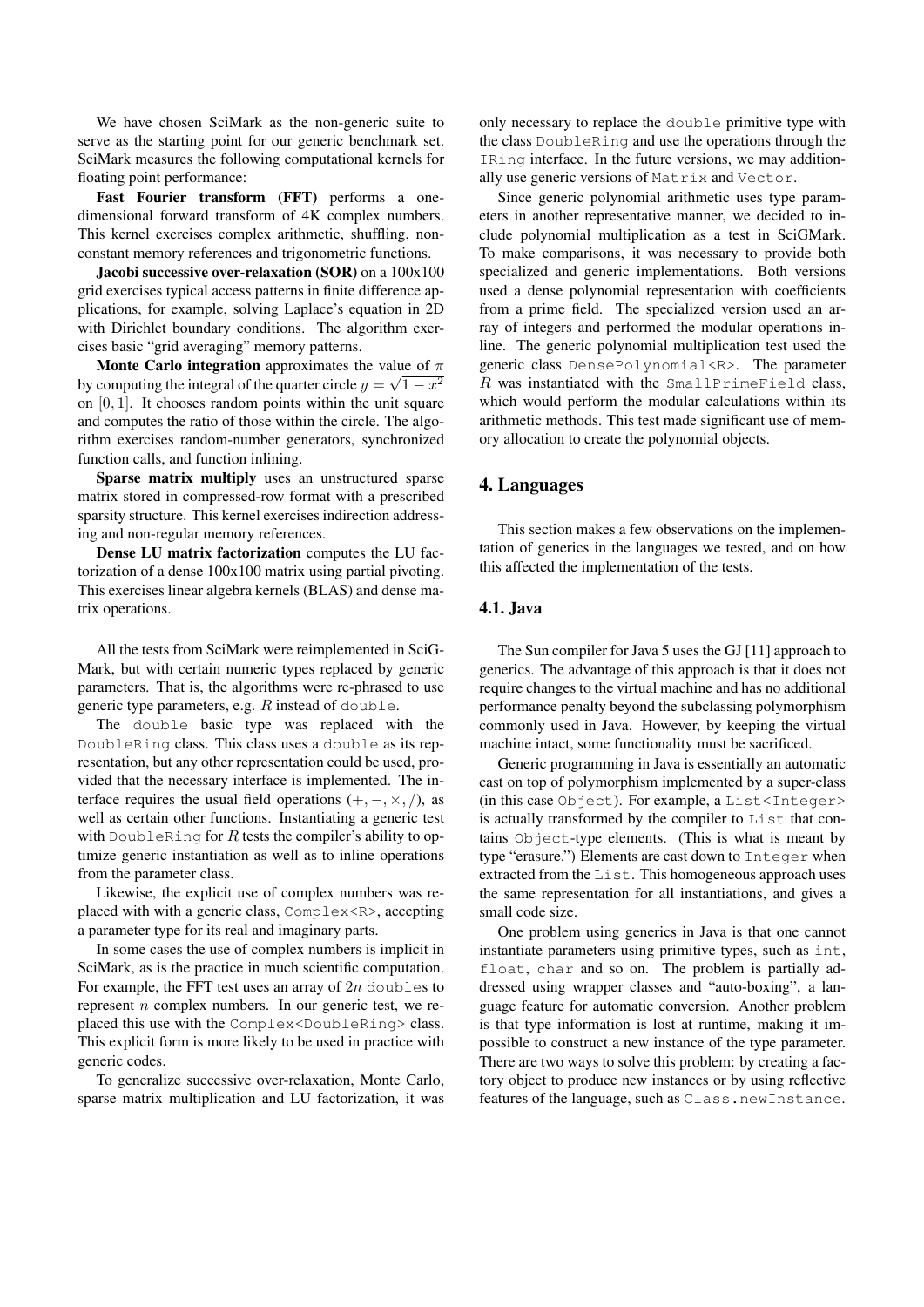For our benchmark, the basic form of declaration for the interfaces can be illustrated by the following:

```
interface IRing <T> {
    T a(T other_elem);
    T newInstance();
}
interface IComplex<C, E extends IRing<E>>
       extends IRing<C> {
    create(E re, E im);
    E re();
    E \text{im}();
}
public class Complex <R extends IRing<R>>
        implements IComplex<Complex<R>,R> {
}
```
Java can use bounded polymorphism by specifying the class or interface that is a supertype of the actual parameter. When the instance of the type is erased, it is erased to the given supertype, giving the compiler information about what methods can be called on the parameter s. This way it is possible to compile the class without knowing the actual instantiation that will be used.

By explicitly specifying the Complex class as a type parameter to IComplex, the Java type inference will issue fewer warnings and the code will be cleaner, because IComplex interface declare the "a" method as Complex a(Complex a). If IRing and IComplex would not have known the Complex type, the method to be overridden would have been IRing a(IRing a). This second case can be made to work, but with many unchecked warnings.

To work around Java shortcomings, we specified a newInstance method to create new values of the parameter type. Each program had to store a sample value belonging to the parameter type and use it to construct new values later on. We could have used reflective features, but reflective features are slow, and require the program to store the parameter type itself, rather than an instance value.

#### 4.2. C++

In  $C_{++}$ , parametric polymorphism is provided by templates. The templates of  $C++$  are implemented using a macro engine that expands templates to generate the specialized code. When the parameter is instantiated, the compiler checks the resulted code. This approach of C++ allows more straightforward code specialization and compile-time optimization.

C++ does not support bounded polymorphism, and as a consequence compilers cannot check parametric code for correctness until it is instantiated. Type checking is thus deferred to the moment of instantiation. Whenever a template is instantiated, the actual definition of the template is specialized by replacing the template parameter with the actual instance. For example, if we want to create a container vector with elements of type int, we would write: vector<int>. At this point, the code for vector is duplicated, and the parameter of the vector template is replaced by int. The specialized code is then checked by the compiler.

In  $C_{++}$ , the use of stack allocated objects is much faster than the heap allocated objects. Code similar to typical Java, where each object is heap allocated, will sometimes result in worse performance for  $C++$  than Java. We therefore used stack objects for the C++ SciGMark tests.

Based on some simple tests that show that the performance of std::vector is close to primitive arrays and because the C++ standard template library is well supported by most of the C++ compilers, we decided to use the collections available from C++ instead of basic arrays provided by plain C.

Another interesting optimization problem was the use of another file for the Double class. If Double was defined in a separate file, the  $C_{++}$  optimizer did not inline the code of Double into the caller. So we had to either put the definition together with the declaration in the header file, or to define the Double class in the same file as the caller code.

### 4.3.  $C#$

Although the current version of the .NET platform does not support parametric polymorphism, the next version will and beta versions are presently available.

The implementation of generics for .NET is described by Kennedy and Syme [1]. The advantage of .NET implementation of generics is that type information is retained at runtime, making possible optimizations by a just-in-time compiler, and avoiding some of the restrictions imposed by generics as implemented in Java.

C# allows use of stack allocated structures to improve performance. It also allows the use of basic types as type parameters. As opposed to Java, in C# it is possible to use Complex<double> instead of Complex<DoubleRing>. .NET uses a mixed approach by implementing the heterogeneous parametric polymorphism for the basic types (similar to  $C_{++}$ ) and a homogeneous approach for reference types (similar to Java).

Any structure that is stored in a collection is automatically boxed by the compiler leading to a decrease of performance compared to use of classes. Since our test code stores the data in arrays, using structures instead of classes would decrease the performance due to this automatic boxing/unboxing.

For the C# benchmark we used similar code as for Java, and similar generic constructions: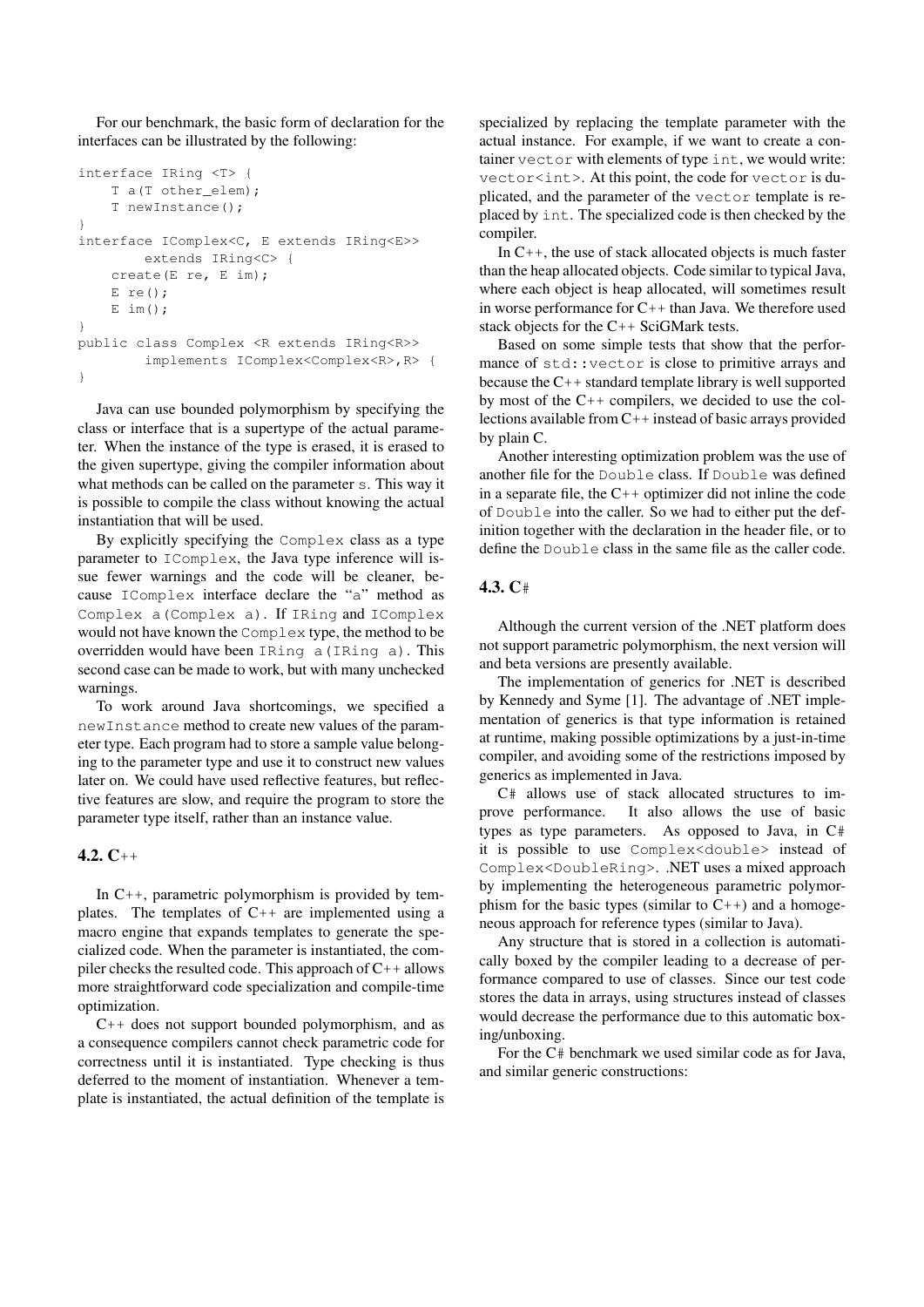```
public interface IRing<T> {
    T a(T other_elem);
   T newInstance();
}
public interface IComplex<C, E>: IRing<C>
      where E: IRing<E> {
    C create(E re, E im);
   E getRe();
    E getIm();
}
public class Complex <R>:
    IComplex<Complex<R>,R> where R:IRing<R>{
}
```
### 4.4. Aldor

Aldor [12], [13] was designed as extension language for the Axiom computer algebra system. Later, it developed as a general purpose programming language that placed an emphasis on the uniform handling functions and types, and less emphasis on a particular object model. In Aldor, functions and types are first-class values, allowing rich relationships between mathematical structures. The type system in Aldor is organized on two levels: domains and categories, with categories representing the types of domains.

A novel feature of Aldor is its pervasive use of *dependent types*. This allows the *type* of one subexpression to depend on the *value* of another. It also allows normal functions to provide parametric polymorphism, e.g.

```
suml(R: ArithmeticType, l: List R): R == {
   s: R := 0;for x in 1 repeat s := s + x;s
}
```
In this example,  $1$  is a list that contains elements of type R. It is also used to specify the return type of the function.

The following example shows how to construct the generic domain Complex and IRing and IComplex categories. This time, IRing does not require a parameter because % is expanded to the proper type in Complex.

```
define IRing: Category == with {
    + : (\frac{6}{6}, \frac{8}{6}) \rightarrow \frac{6}{6};
    newArray : int -> Array %;
};
define IMyComplex(E: IRing): Category ==
IRing with {
    create: (E, E) \rightarrow %;
    getRe : % \rightarrow E;
};
define MyComplex(E: IRing): IMyComplex(E) ==
add { ... };
```
### 5. Results

## 5.1. General Results

Table 1 presents the performance results obtained for the SciGMark benchmark in the selected programming languages. The tests are abbreviated as FFT (fast Fourier transform), SOR (successive over-relaxation), MC (Monte Carlo), MM (sparse matrix multiply), LU (LU matrix factorization), PM (dense polynomial multiplication). The table shows the performance both for instantiated generic code, and hand-written specialized code.

The entries in the table are given in MFlops. The tests were performed on a Pentium IV 3.2 GHz with 1MB of cache and 2GB RAM. The operating system was Windows XP SP2. The compilers used were: Cygwin/gcc 3.4.4 for C++, Sun Java JDK 1.5.0 04 for Java, Microsoft.NET  $v2.0.50215$  for  $C#$ , and version 1.0.2 for Aldor.

It should be noted that the *generic* version of the tests are typically an order of magnitude slower than the specialized versions. This means that the compilers cannot optimize the generic code to produce efficient code even if the code is essentially the same except for data type representation.

The specialized version of Java has similar speed to  $C_{++}$ and the generic code is close. It is not possible to replace Complex<DoubleRing> with Complex<double> to optimize the code, because of the way generics are implemented in Java. The performance is much better with basic type double, but double cannot be used in collections like Vector; it can only be used in arrays.

C# still requires some improvements to its just in time compiler. The version used for testing here is not the final product and the final version may show better results.

The data used for these tests is very small to fit into the cache. A large version of the benchmark can be run from source code, the most significant difference is seen in FFT and LU tests that run at about half performance. Due to space constraints, the results for the large data size are not presented here.

#### 5.2. Aldor Results

The specialized version of Aldor used only the basic data types. The resulting code has performance close to C++. Unfortunately, the generic version of Aldor does not produce similar results.

Two problems were identified as the source of the weaker performance of Aldor. Due to the lazy nature of the Aldor runtime, the environments of the closures must be initialized before use. Each use of a closure verifies that the environment is properly initialized, and these checks decrease the performance. The second performance problem for the generics in Aldor is the frequent use of memory allocation.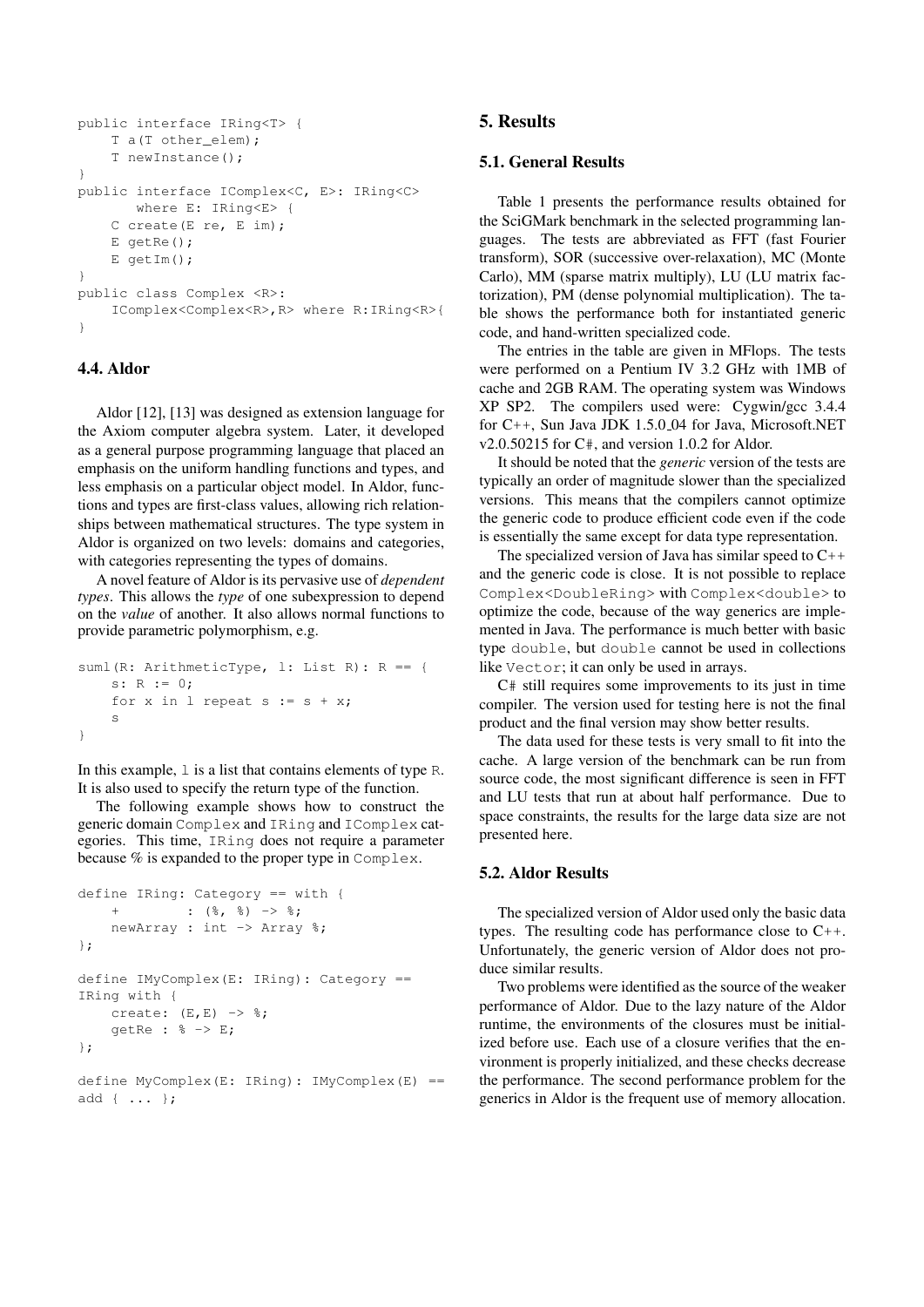| Test       | $C++$ |     | Java |     | C#  |     | Aldor |     | Size              |
|------------|-------|-----|------|-----|-----|-----|-------|-----|-------------------|
|            | Gen   | Spe | Gen  | Spe | Gen | Spe | Gen   | Spe |                   |
| <b>FFT</b> | 59    | 365 | 23   | 321 | 7   | 242 |       | 340 | 1024              |
| <b>SOR</b> | 71    | 419 | 66   | 681 | 22  | 417 | 15    | 417 | 100x100           |
| МC         | 46    | 65  | 22   | 26  | 28  | 62  | 90    | 203 | N/A               |
| MM         | 87    | 739 | 111  | 410 | 39  | 477 | 4     | 485 | $1000\times 5000$ |
| LU         | 103   | 780 | 74   | 982 | 18  | 403 | 5     | 553 | $100\times100$    |
| PM         | 62    | 365 | 48   | 227 | 28  | 321 | 6     | 156 | 40                |
| Composite  | 71    | 434 | 57   | 441 | 24  | 320 | 20    | 359 | N/A               |

**Table 1. Performance of the generic and specialized code in different programming languages.**

| <b>Test</b>      |      | Aldor  | $C++$ |        |  |
|------------------|------|--------|-------|--------|--|
|                  | Time | Iter's | Time  | Iter's |  |
| Permutations     | 0.43 | 23400  | 0.37  | 26901  |  |
| <b>Towers</b>    | 0.58 | 17297  | 0.21  | 46924  |  |
| 8-Oueens         | 0.52 | 19700  | 0.45  | 21987  |  |
| Matrix Multiply  | 0.65 | 15386  | 0.20  | 49155  |  |
| Puzzle           | 2.89 | 3484   | 2.16  | 4626   |  |
| Quick sort       | 0.79 | 12538  | 0.66  | 15214  |  |
| Bubble sort      | 0.74 | 13526  | 0.53  | 19089  |  |
| Tree sort        | 1.00 | 10     | 2.00  | 10     |  |
| FP Mat Multiply  | 0.69 | 14342  | 0.49  | 20355  |  |
| <b>Oscar FFT</b> | 0.38 | 26838  | 0.24  | 40719  |  |
| Composite FP     |      | 1.07   | 1.05  |        |  |
| Composite int    |      | 1.43   | 1.29  |        |  |

### **Table 2. Aldor** *vs* **C**++ **for Stanford benchmark**

In Java, the memory allocation for objects is very cheap and in C++ the objects were stack allocated to produce similar performance to Java. In contrast, the Aldor implementation allocates all objects on the heap and relies on data structure elimination to convert these to stack references. When the compiler cannot make this transformation, the performance is significantly lower. These tests show that the Aldor optimizer is missing this opportunity in most generic settings.

Although the generic tests with Aldor do not compare well with those for C++ or Java, the specialized version used the lower-level libraries offered by Aldor and produced code with a performance similar to C++. Another example that shows that Aldor can produce reasonable performance is Stanford benchmark suite.

The original benchmark includes a recursive permutation program, a Towers of Hanoi module, code to solve the 8 queens problem, integer matrix multiplication, a computebound puzzle program, implementations of quick-sort, bubble sort, and tree sort, floating point matrix multiplication, and an FFT computation.

The Stanford benchmark was naïvely translated to Aldor. The modified Stanford benchmark replaced a fixed number of iterations with a variable number of iterations such that the total running time is more than 10 seconds for each test.

The results of Stanford benchmark are presented in Table 2. The times in the table are running time per iteration, in milliseconds. The benchmark was run on an Intel Pentium IV 3.2 GHz with 1MB of cache and 2GB RAM. The operating system was Linux Fedora Core 3. C was compiled using gcc version 3.4.3 20050227 (Red Hat 3.4.3- 22.fc3) optimized with -O3. Aldor was compiled using version 1.0.2 and -Q5 optimization level.

#### 6. Potential Optimizations

Our experience with Aldor has shown that procedure inlining and data structure elimination are two essential optimizations for high-performance of generics.

The results from Table 1 show a 6-18 times performance deterioration for the composite performance scores. No matter what optimization hints we gave to the compilers we tested, the performance was largely the same. In most of our cases specialization would have been possible, yet it was not performed. Additionally, some of this lack of performance is due to the use of the heap allocate objects instead of stack objects.

In each test the specialized code could be obtained from the generic code by substituting the actual parameter type, inlining its methods, and performing data structure elimination. These optimizations could be performed automatically by a compiler or a higher-level partial evaluator.

For the  $C_{++}$  compilers we have seen, the parameter substitution is performed but the function inlining is only sometimes done, and data structure elimination is not.

We are studying the problem of specializing domainproducing functions in Aldor [14]. The optimization performs inline expansion for functions of a domain based on the type parameters used for the instantiations. The difference between this and the macro-like expansion typically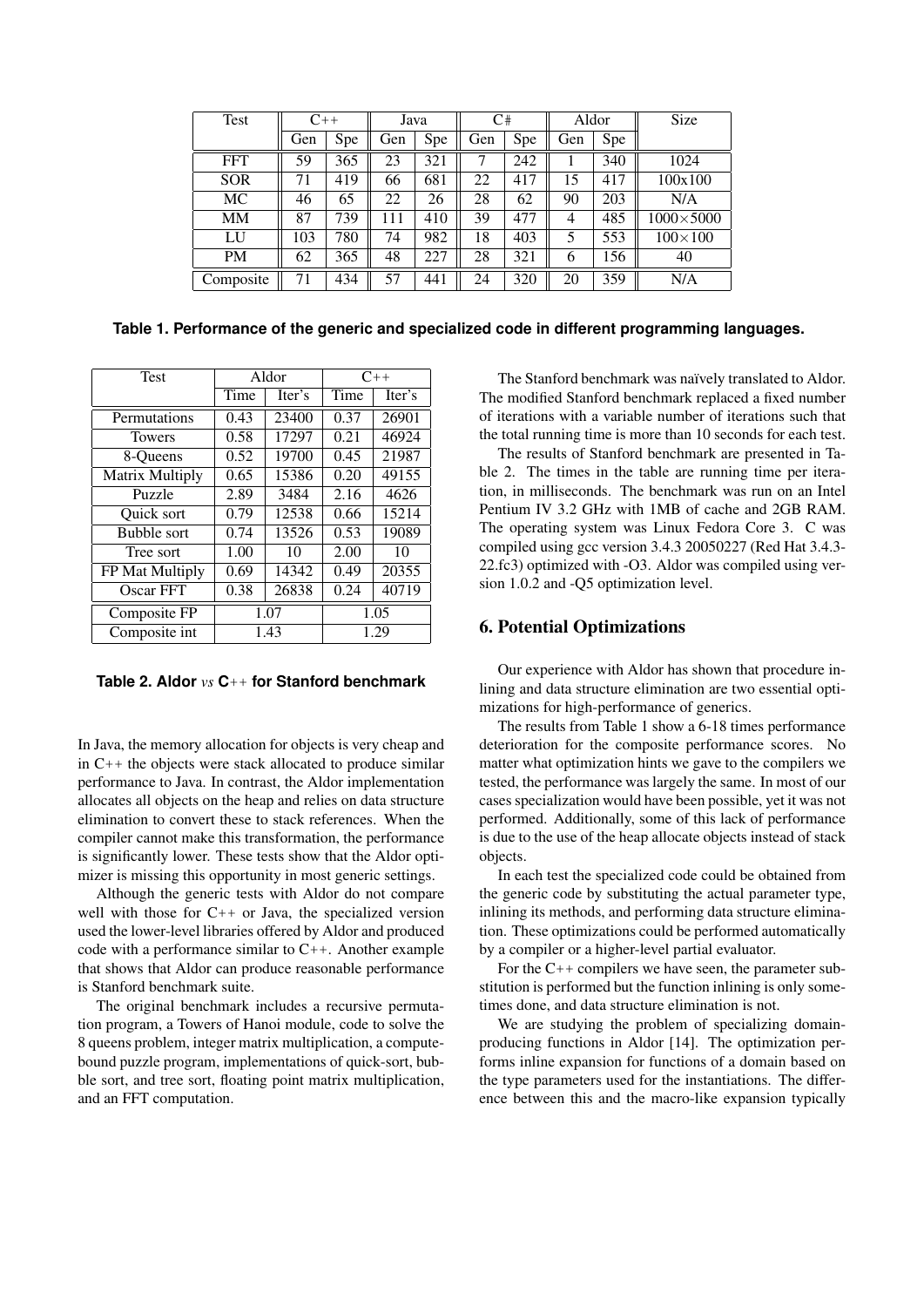used in  $C_{++}$  is that the specialization is strictly an optimization and may be partial or total.

For instance, suppose the following construction is used:

```
Vector Polynomial Complex DoubleFloat
```
This type offers operations such as addition, subtraction and multiplication. The operations in the generic type Vector(R) rely of exported operations of addition, subtraction and multiplication from R, likewise for Polynomial(X) and Complex(T). In general, type parameters may be specified at run-time in Aldor so these generic types will rely on chains of function calls to perform arithmetic. When the parameters are all known at compile-time, such as above, it makes sense to specialize the domain by constructing a new domain, e.g. Vector Polynomial Complex DoubleFloat. The new domain will then export *specialized* versions of its operations. As in current  $C++$  implementations, these new operations have the advantage of knowing that some of the arguments have become constants due to type specializations. Based on this, the specialized versions of the operations can apply some aggressive optimizations to automatically produce highly optimized code.

When only some of the parameters are known at compile-time it is possible to do a partial specialization. Consider the following function that takes a type constructor C as an argument:

```
PolynomialVect(C: Ring) == add {
    Rep == Vector Polynomial C;
    (f: \S) + (q: \S) : \S = \{res := new (\#f);
         rf := rep \nvert f; \nvert rq := rep \nvert q;for i in rf for j in rg repeat
             res(i) := i + j;
        per res
    }
}
PC == PolynomialVect(Complex DoubleFloat);
PQ == PolynomialVect(Rational);
```
In this example, a new domain constructing function would be created from the composition of Vector and Polynomial. It is possible to specialize the code of + from PolynomialVect by inlining the code of + from Polynomial. This kind of optimization produced interesting results that were presented in [14].

Experience with Aldor shows that once inlining is performed, data structure elimination is essential to obtain high performance. In mathematical programming, results are often created by one function only to be used by another. If these results are dynamically allocated, this will consume memory and trigger early garbage collection. For example the following program to compute a vector dot product creates 2n temporary complex numbers.

```
dot(u:Vector Complex R, v:Vector Complex R):
   Complex R ==
{
    s: Complex R := 0;
    for i in 1..n repeat s := s + u.i*v.i;return s;
}
```
If the arithmetic from Complex is inlined, we may optimize the storage allocation to obtain a program equivalent to:

```
dot(u:Vector Complex R, v:Vector Complex R):
   Complex R ==
{
    x: R := 0; y: R := 0;
    for i in 1..n repeat {
        x := x + \text{real}(u.i) * \text{real}(v.i)- imag(u.i)*imag(v.i);y := y + \text{real}(u.i) * \text{imag}(v.i)+ imag(u.i) *real(v.i);
    }
    return complex(x,y);
}
```
The optimizations show promising results for the programming languages analyzed. However, none of the mainstream compilers tested showed support for the optimizations presented.

# 7. Conclusion

The importance of generics in scientific computing has already proven itself in the area of exact computation, where efficient libraries for computer algebra, number theory and sparse linear systems have been successfully deployed. We see the role of generics becoming increasingly important in numerically intensive scientific computation, if language implementations can provide adequately efficient implementations.

We see this as strongly analogous to the first efforts at scientific computation with Java: first implementations of Java had inadequate performance for typical problems in scientific computation. Programs using arrays of floating point numbers would typically run 20 times slower than C code. However with a suitable set of clear benchmarks, it has been possible to improve compiler performance for the language features required for efficient numerical computing.

We believe that a suitable set of benchmarks for generics in scientific computing will allow clear formulation of objectives for compiler improvement. To this end, we have developed the SciGMark benchmark suite, and have used it to evaluate the performance of generics in various compiler implementations.